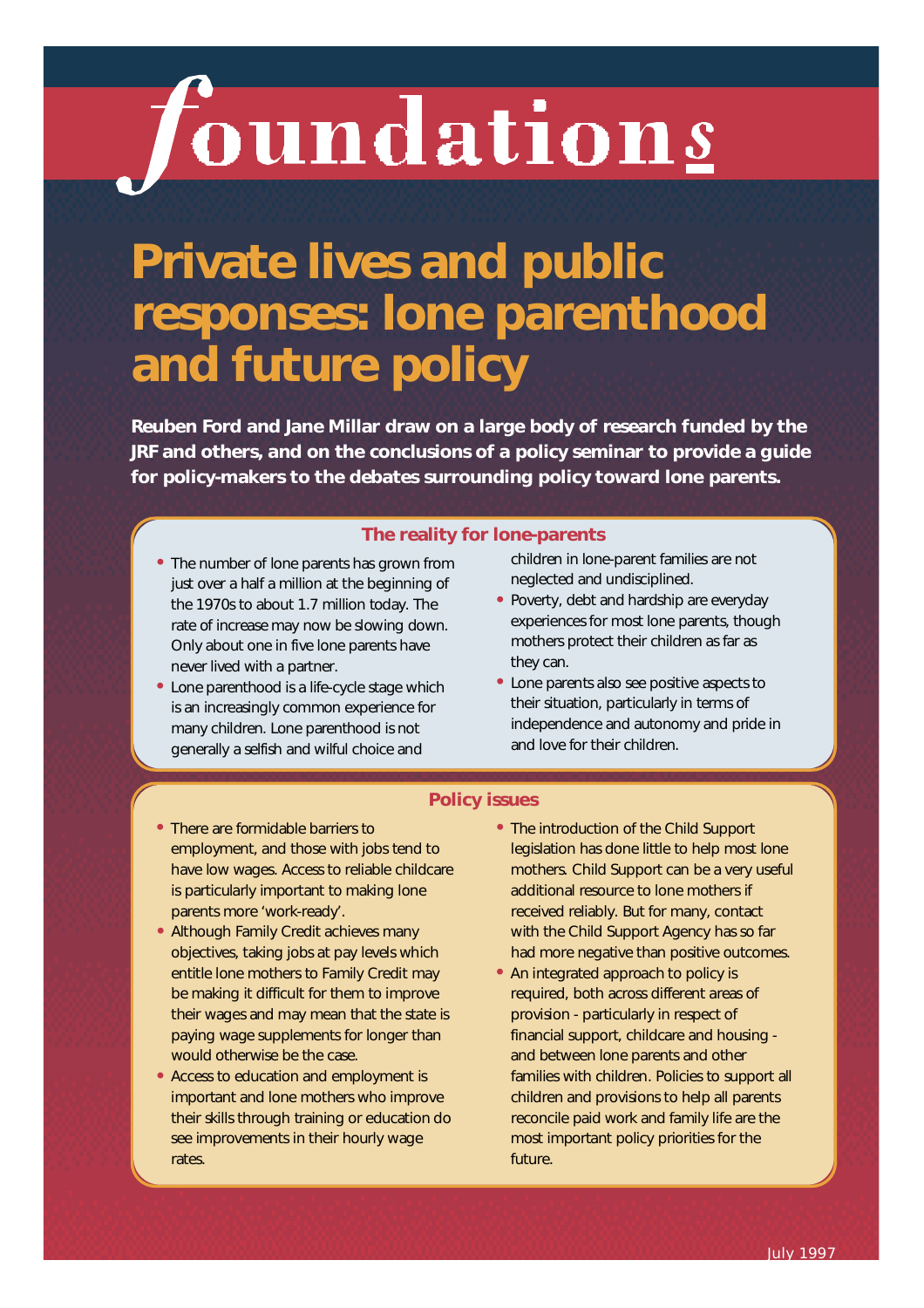#### *f*oundation<u>s</u>

The rise in lone parenthood has been one of the most striking demographic and social trends of the last 25 to 30 years. The growing social acceptance of a separation of sex, marriage and parenthood has created a situation in which lone parenthood is increasingly coming to be seen as another stage in the family life cycle, rather than as an aberration from 'normal' family patterns. Not just in the UK, but throughout the western industrialised countries, much more diverse patterns of family structure are developing with more complex ties of family love, support, exchange, duty and obligation.

**Box 1 This** *Foundations* **is based on a number of recent research projects, many of which were supported by the Joseph Rowntree Foundation. It also highlights the policy implications of this work which were drawn out in a seminar held at the University of Bath. At the seminar, academics, researchers, politicians, civil servants, and representatives of lone-parent family organisations were brought together by the Foundation to** consider research findings in this area. **Box 2** Statistics on single, never-

Lone parenthood is the most visible face of these new family patterns. And, in the eyes of some, it is also the most problematic. The 'problem' of lone parenthood has been defined in various ways:

- as a **social problem.** Lone parenthood is seen by some as an inherently second-rate and imperfect family type, reflecting the selfish choices of adults against the interests of children.
- as a **fiscal problem.** Lone parenthood generates increased levels of public expenditure, most visibly in respect of social security expenditure. This has risen fourfold over the past decade and in 1995/6 stood at almost £10 bn.
- as a **problem of poverty.** Lone-parent families have a very high risk of poverty and they stay poor for longer than other families.

These competing definitions of the problem of lone parenthood have made it very difficult to take policy forward. However, a better understanding of the lives and circumstances of lone parents can clarify the implications of particular policy options.

#### **Introduction Introduction Intervention Intervention Intervention Intervention**

The number of lone parents grew from just over a half a million at the beginning of the 1970s to nearly 1 million by the beginning of the 1980s, largely driven by a rise in divorce. There was a moderate rise during the 1980s, followed by a marked rise during the 1990s to the latest provisional estimate of 1.7 million in 1995. The number of children in these families has risen to about 3 million. Part of the reason is demographic - the generation of 'baby-boomers' born in the early 1960s has now entered the modal ages of lone parents. This contribution to the numbers of lone parents is temporary and, in the absence of other influences, the number of lone parents may decline in the next decade.

There are two main routes of entry into lone parenthood: relationship breakdown and the birth of a child outside marriage. There are also two main routes out: re-partnership and children growing up. All lone parents ultimately cease to be lone parents as their children grow up but re-partnership is becoming less popular and so exit rates from lone parenthood are falling. Thus not only are there more people becoming lone parents but those who do are staying lone parents for longer.

## **married mothers are misleading**

**Statistically, the fastest growing group of lone parents is single, never-married women - seen by some as a direct challenge to 'family values' and a reflection of the 'perverse incentives' offered by state support for single mothers. However, the statistics are misleading because:** 

- **• the number of couples living together without marriage is rising. Women who separate from a cohabiting relationship usually appear in the statistics as single, but they are really separated. About 35 per cent of all lone mothers are defined as 'single', but overall only 18 per cent have never lived with a partner. There is no evidence that this proportion is increasing.**
- **• the number of 'shotgun weddings' following a pregnancy outside marriage has declined. These marriages had a very high rate of breakdown and so these women would subsequently turn up in the statistics as divorced lone mothers. Today a pregnancy to a single woman most often leads to cohabitation and so these women now turn up in the statistics as single lone mothers.**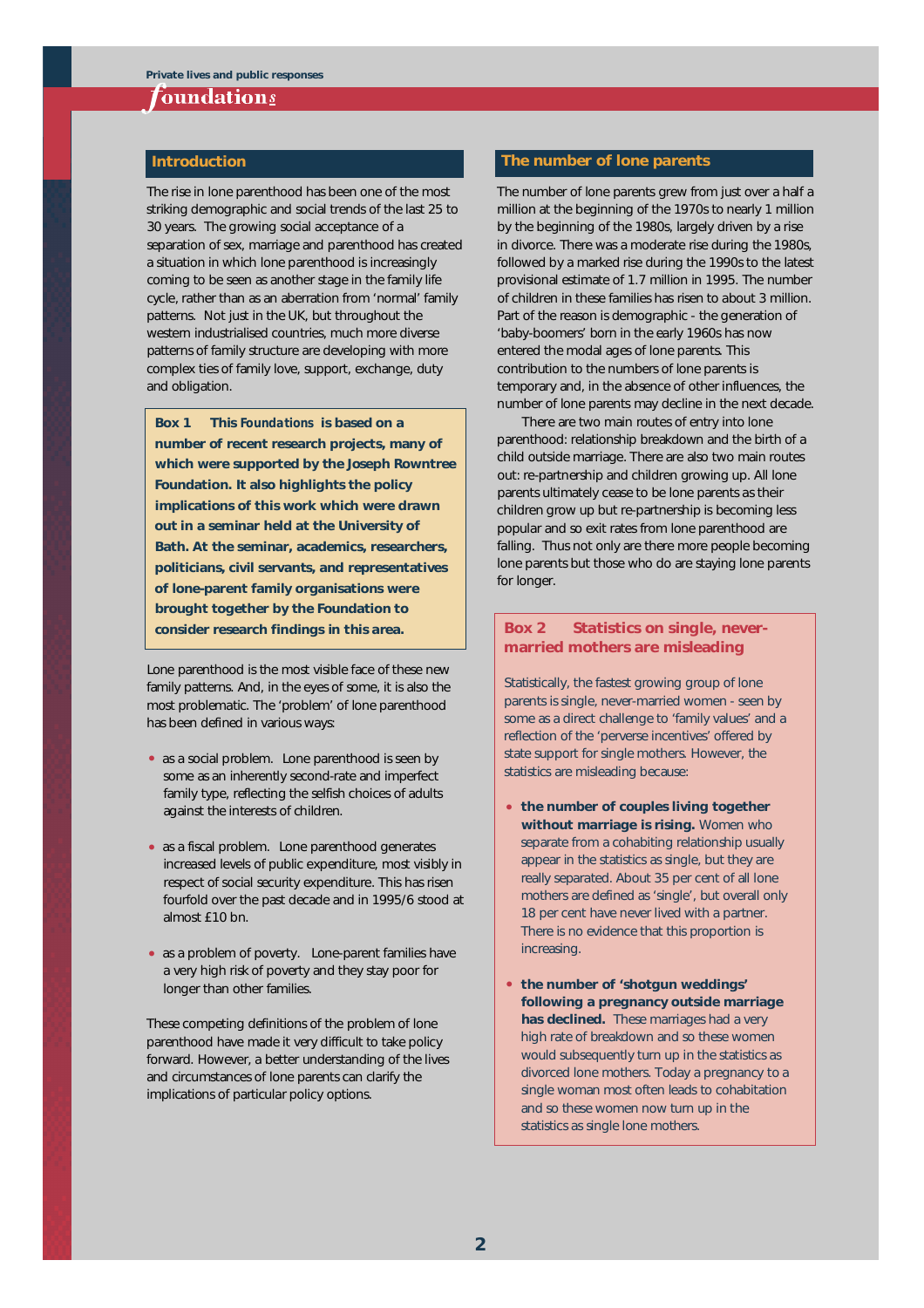#### **The difference between solo and separated lone parents**

There are important differences between two groups of lone parents: separated women who become lone mothers as a consequence of relationship breakdown and solo mothers who have never lived with a partner.

#### **Women who are poor become solo mothers**

Single women who come from poor socio-economic backgrounds, who live in social housing, who are black, or who live in areas of high local unemployment are more likely to become solo mothers than others. Their economic prospects are already poor and so are those of the men living in the same areas. Solo motherhood is rarely the result of a planned pregnancy but, having become pregnant, the women do not necessarily see this as a 'problem' requiring a 'solution'. If they could they might have chosen a different timing and maybe a different relationship but motherhood is for them, as it is for most women in our society, a desirable and valued goal.

#### **Separated mothers become poor**

Women who are pregnant at marriage or who marry/cohabit at a young age are most at risk of becoming separated lone mothers. But separated lone motherhood is less linked to prior social disadvantage than solo lone motherhood. Instead, these women and children may experience a sudden decline in their incomes and living standards following separation and find themselves experiencing high levels of economic stress. Their former partners, by contrast, are typically able to maintain their incomes and living standards.

#### **Negative and positive aspects of lone** parenthood

A mixed picture emerges when examining the quality of life of lone parents and their children. On the one hand, negative aspects include:

- Much poverty, debt and material hardship. Lone parents spend almost as much on their children as do married parents and try and protect their children from poverty by spending less on themselves. Parents on Income Support are the most personally deprived and the most stressed by their financial circumstances.
- **Not having a partner with whom to talk and share decision-making,** leading to a heavy burden of responsibility.
- **Restricted social networks,** which means lone parents sometimes feel uncomfortable at being unable to return favours and support.

On the other hand there are many positive aspects to life as a lone parent:

- *Family life,* and in particular the children, are a source of great love and pride and most lone parents put family life at the top of the list of things that are important to them.
- *Independence and autonomy* as lone parents are particularly valued by many who frequently describe their former relationships as unequal partnerships, characterised by a lack of sharing - of time, money, household tasks, childcare, and so on.

Those with very young children, those with ill-health problems (for themselves or their children), and those who have recently become lone parents are particularly vulnerable, both economically and emotionally. Access to a job, to decent housing, and to childcare all contribute to a better quality of life. A job provides an income and social contacts, decent housing provides a very important feeling of security, access to childcare helps parents feel more in control of their lives and opens up other choices to them.

#### **Greater visibility on the national policy agenda**

From the late 1960s, lone mothers became increasingly visible on the national policy agenda. They gained access to public housing and to some social security benefits although they were not generally helped with childcare. Throughout the 1980s, housing became increasingly costly as rents were pushed up to market levels, there were very high rates of unemployment and very often only low-paying, part-time jobs available. Thus the proportion of lone mothers in employment fell and the proportion dependent solely on Income Support rose.

#### **Policy goals for the future**

A key policy issue revolves around whether lone parents should be encouraged and helped to take paid employment or to stay at home as full-time carers for their children. This depends partly on what society perceives to be 'good motherhood' (see box 3) and partly on views about the extent to and way in which the state should intervene in labour markets. With respect to the latter, cross-national studies suggest there is no single model resulting in greater employment among lone parents, but that childcare provision is a necessary (though not sufficient) condition. More generally higher employment occurs when all parents are supported to be both parents and paid workers (see box 4).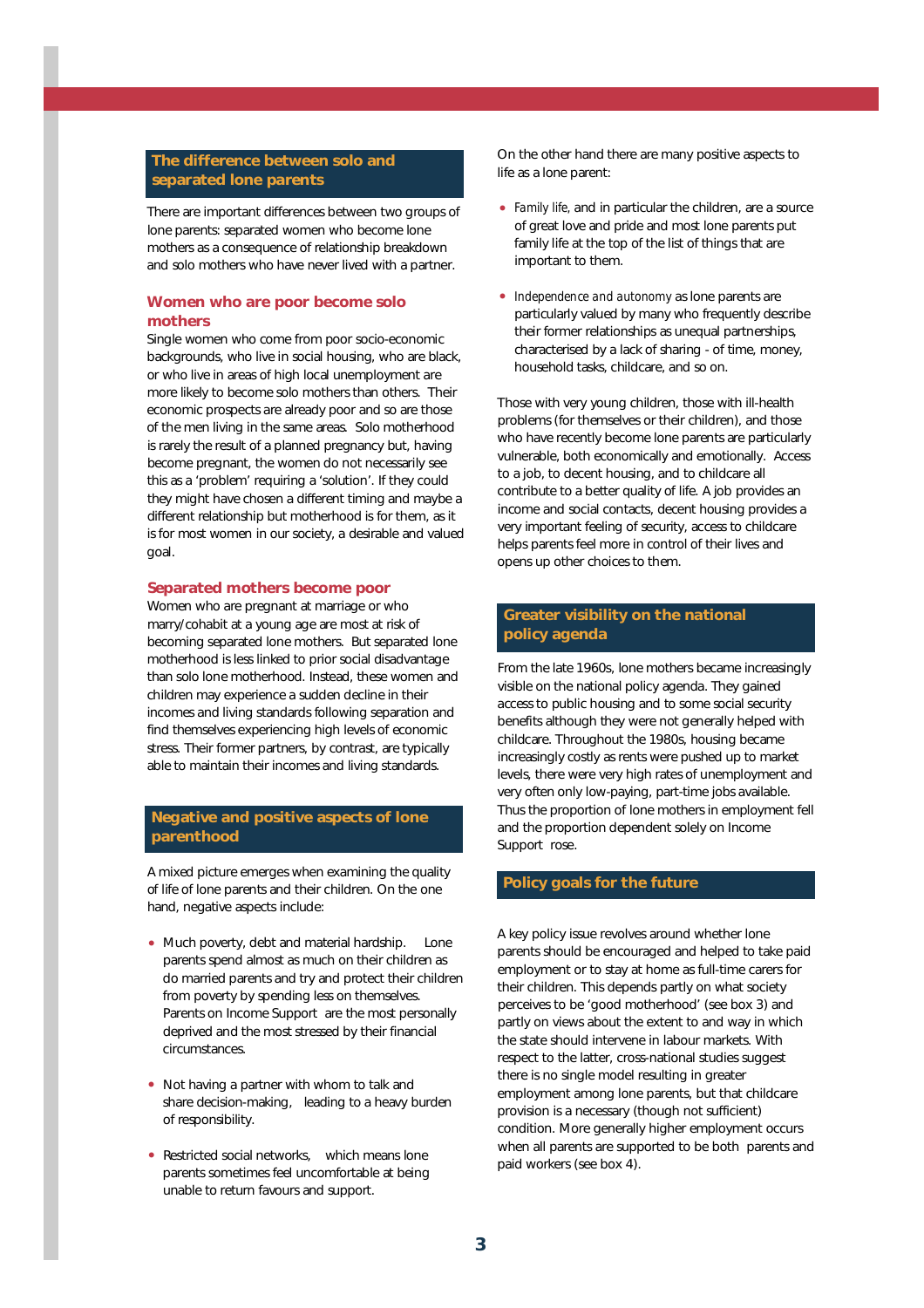#### **Toundation<u>s</u>**

### **Box 3** Views of motherhood **Employment**

**Does a 'good mother' stay at home to look after her children? Or does she go out to work to try and provide for them? Or does she do both? The dominant view today is that good mothering does include some paid work, especially once children get to school. But lone mothers are sole parents and this makes their choices more complicated. Some feel that because they are the only parent available then their children need more of their time, making paid work difficult. Negative images of lone motherhood, that have been so prevalent in recent years, make them sensitive to accusations of neglect and failed parenting.** 

**The way in which lone mothers define their mothering role also varies with personal characteristics, such as class, race, age, and age of children. Black lone mothers, for example, are much more likely to define good mothering as including full-time paid work than are white lone mothers. Where lone mothers live and the attitudes held by their friends and their families are also important. So is past experience. Lone mothers who have never had access to childcare are more likely to be suspicious of the quality of such care and so prefer to stay at home and care for their children themselves.**

#### **Box 4 Experience in other countries**

**There has been much concern that benefits levels that are too 'high' have discouraged lone parents from working. However, employment rates do not appear to be only, or even mainly, the consequence of state benefit levels and services, but also reflect attitudes, values and job opportunities. A number of countries with less generous state support for lone parents do indeed have higher employment rates. But there are other countries with more generous state support where employment rates are also higher.** 

**A recent study of labour market conditions and earnings, education and training services, attitudes to lone mothers' employment, day care, tax, benefits and maintenance in more than 20 countries concluded that there was no one model that could explain variations in employment rates, although childcare support was everywhere important. Where it is available, childcare opens up opportunities. Where not, it acts as a significant constraint. UK-based research tends to confirm this: access to childcare is a necessary, but not by itself sufficient, condition for lone parents to work.** 

**Cross-national comparison also suggests that lone mothers do best, in terms of relative incomes and living standards, in countries where they are treated in the same way as married mothers and where all mothers - or indeed all parents - are supported to be both parents and paid workers, not one or the other.**

Recent analysis of lone parents suggests a division in terms of readiness for paid work: three in ten already work near full-time hours, three in ten are ready to work, three in ten will work one day and one in ten will never work.

#### **Family Credit**

Half of lone parents in work claim Family Credit - the means-tested benefit payable to low-income working families - and this benefit has been central to recent policy. It has two main goals: to encourage paid work by providing a financial incentive, and to keep low-paid working families out of poverty. Family Credit has had some success on both counts. It does provide a financial incentive to work. It has a relatively simple structure and there is little stigma attached to claming. Lone parents with experience of both benefits prefer Family Credit to Income Support. Family Credit is largely taken up by those who need it, lifts them out of the worst effects of poverty and provides a guaranteed basic income for six months, before eligibility is re-assessed. It works even after controlling for other key markers of labour market disadvantage, such as housing tenure, prior marital status, experience of benefits, education/training, maintenance and family health.

However, there are limitations to Family Credit. First, it only helps one in six lone parents to work. Most remain on Income Support. Second, Family Credit cannot in itself help lone parents improve their labour market position and overcome the many barriers to work which lone parents face.

#### **Beyond Family Credit**

The barriers to work for lone parents are formidable. They include the attitudes of employers; the organisation of work; scarcity of jobs; lack of transport; lack of skills; current hardships and the constraints that they impose; lack of access to childcare, both formal and informal; lack of confidence and work experience; low pay and insecure jobs; concern about meeting housing costs; and the complexity of the benefit system, particularly in respect of moving from out-ofwork to in-work benefits alongside changes in maintenance payments. Any policy intended to increase employment rates must begin to address this complex mix of factors.

Many lone mothers have a low skill base which is reflected in their low hourly wage. As such they are prone to unemployment. Keeping them in work may require continuous support and lone mothers are very likely to be long-term recipients of Family Credit. But, among such long-term recipients, there is emerging evidence that receipt of Family Credit is associated with lower wages.

The principal determinants of lone mothers' wage rates are human capital and family constraints. In 1991, weekly and hourly wages tended to be lower for those on Family Credit with other potential influences on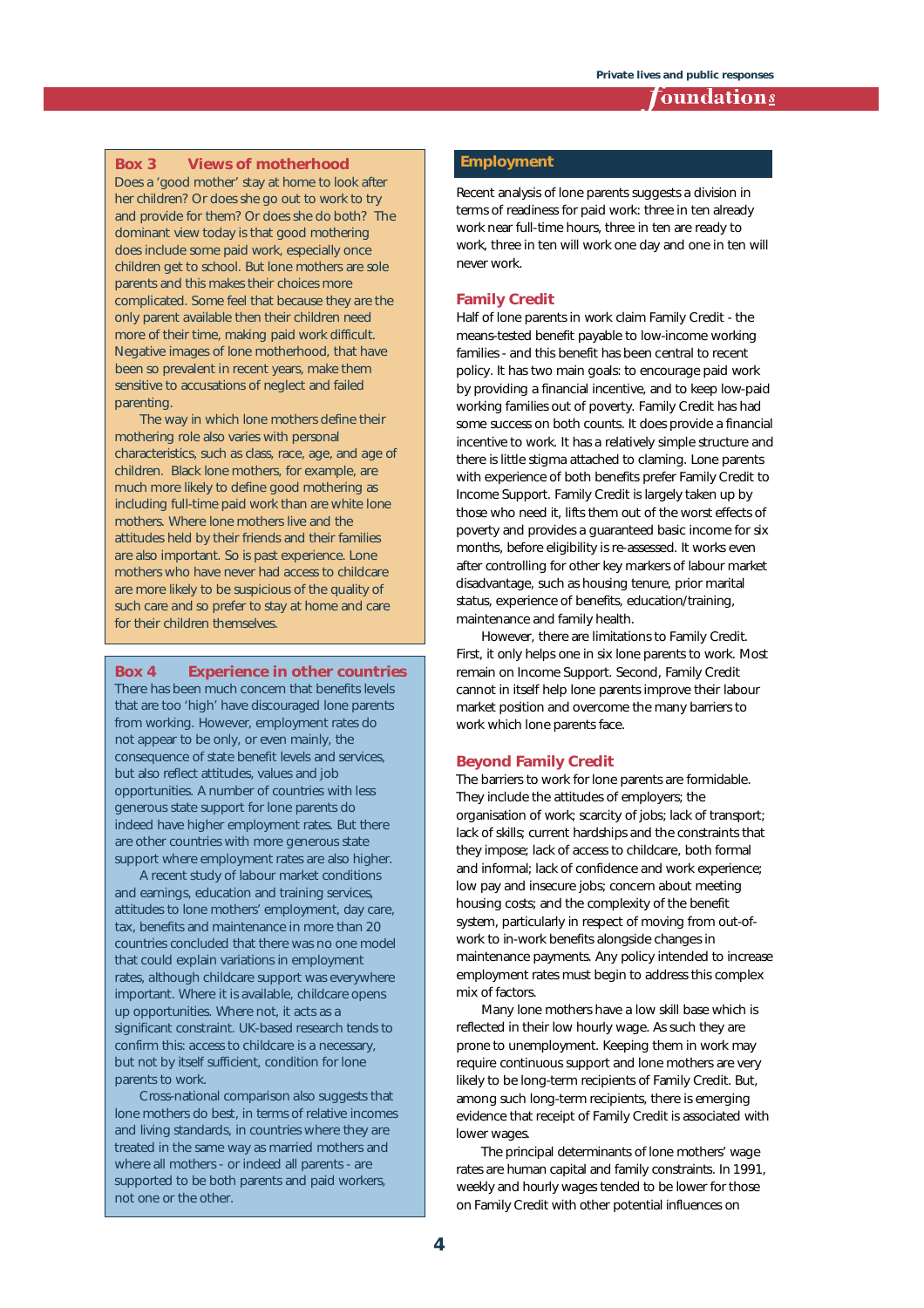#### **Toundations**

wages held constant. By 1995, among the same people, those on Family Credit received about one-third less in wages than those working without Family Credit. Wages rose less quickly when combined with Family Credit.

Taking jobs at pay levels which entitle them to Family Credit may be making it difficult for lone mothers to improve their wages, meaning that the state is paying wage supplements for longer than might otherwise have been the case. Lone mothers are nonetheless better off than when claiming Income Support, and require less support from the tax-payer. Lone mothers who improve their skills through additional training or education do see improvements in their hourly wage rates.

#### **Supporting children**

The financial consequences of parental separation are unequivocally worse for women and children than they are for men. Under the courts-based system, child support payments were irregular, infrequent, low and largely confined to the children of divorcing parents.

#### **The Child Support Act**

This was intended to overcome the disadvantages inherent in the court-based system. However, in the years since the Child Support Agency began to operate, there has been no increase in the proportion of lone parents receiving child support, about one in three, and the policy itself has created some new difficulties and problems:

- A two-tier system has evolved between the benefitclaimant-dominated customers of the Agency, and non-claimants who have the option of not involving it.
- The formula is complex, perceived to be too rigid, and some features are very unpopular.
- The lack of a guarantee to child support alongside Family Credit makes in-work income potentially less stable than out-of-work income.
- The loss of informal help from the absent parent as a consequence of the formal assessment is felt keenly by some parents and children, and is not compensated by increased financial returns if the family is on Income Support.
- The requirement to name the absent parent did not cause lone mothers problems in the early stages of operation but it seems that increasingly lone mothers are being required to co-operate in inappropriate circumstances, sometimes when coping with the threat or reality of violence.

#### **Beyond the Child Support Act**

Most importantly there are limits to what any Child Support Agency could ever achieve. Marital breakdown occurs disproportionately among less well-off parents whose wages pre-split, let alone post-split, may not be adequate to support a family. Even those who do have reasonable incomes cannot usually support two households at an adequate level at the same time. The Child Support Agency cannot increase the resources available to these families.

#### **Box 5 Principles for policy** development

**Recognise that lone parenthood is a life-cycle**

stage, just as parenthood is, but it is a time when **there are particular needs and pressures. Given the greater demands on their resources, these families have a legitimate claim for some collective support. In the vast majority of cases, lone parenthood is not a selfish and wilful choice and children living in lone-parent families are not neglected and undisciplined.**

**Support should not necessarily be available only to lone-parent families. Families, whether one or two parent, have many needs in common. Policies to help all families, all children, all mothers will also help lone-parent families, and do so without stigmatising them and without setting their needs in opposition to others. Two areas in particular should be considered: the level and nature of support for children; and the level and nature of support for parents to help them reconcile work and family life.** 

**Develop a much more integrated approach to policy, in particular, looking closely at the interactions between income maintenance policy, childcare policy and housing policy.**

#### **Future policy directions**

Reviewing the research suggests that a number of underlying principles would be appropriate to policy development (see box above) and that policy could be taken forward in the following specific areas:

**Improve education, training and job opportunities for young people.** These discourage early parenthood for both young women and young men.

**Review the adequacy of Income Support levels for families.** This should include consideration of the agerelated benefits for children. There is no case for